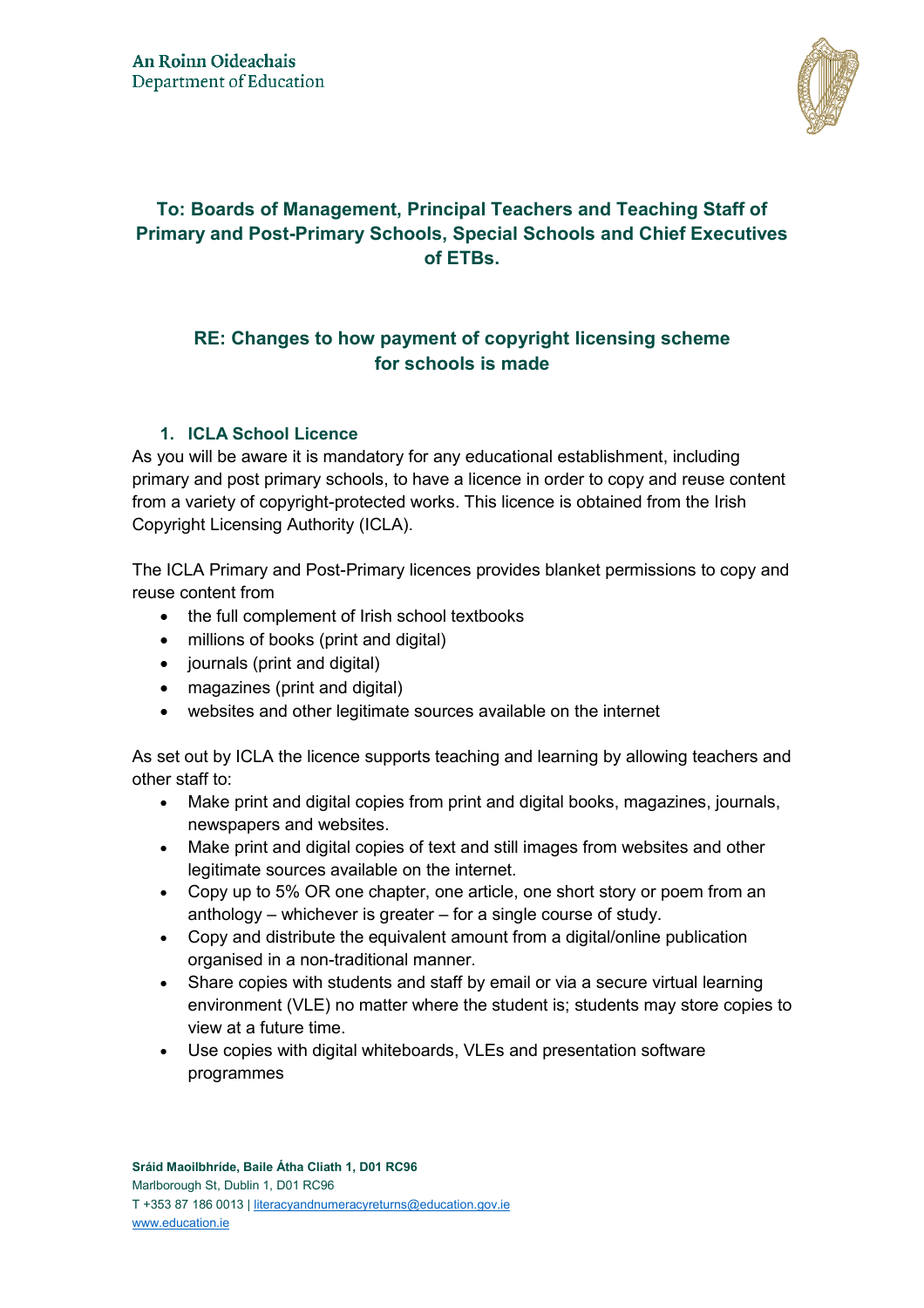

More information, to include a School Licence User Guide and how to make the most of your ICLA School Licence can be accessed on the ICLA website **[https://www.icla.ie/licences/primary-and-post-primary-schools-licences.](https://www.icla.ie/licences/primary-and-post-primary-schools-licences)**

To assist ICLA in distributing the licence fee to authors and publishers, schools will be asked by ICLA to take part in a record-keeping exercise from time to time, no more than once every three years and for no more than one week. Taking part in this record keeping exercise is an obligation under S8 of Statutory Instruments 275 and 276 of 2020 and S15 of the Collective Rights Management Regulations, SI 516/2016.

ICLA will arrange to communicate with the schools as to how best to use the licence and are planning a website outlining all the issues with using copyright materials in schools across the creative industries (audio-visual, music, text and images) in the coming months.

### **2. Existing arrangements for payment of the copyright licence fee**

The existing arrangements for payment of the copyright licensing fees by schools is as follows

- Licencing fee paid annually by post-primary schools
- Licencing fee paid every three years by primary schools

ICLA invoice each school individually with schools processing payment directly to ICLA.

Monies to cover the cost of the licensing fees are provided from the Department to primary and post-primary schools in the Free Education Scheme each year through the capitation grants system.

#### **3. Change to payment of the copyright licensing fee from the 2022/2023 school year**

In 2019 the new Copyright and Other Intellectual Property Law Provisions Act 2019 was introduced. In 2020 ICLA introduced new education licences across all sectors to reflect the provisions in the new legislation. These new Education licences see increased costs for all education licences.

The Department of Education has been in negotiations with ICLA in relation to the payment of the new copyright licencing fees for schools. It has been agreed between both parties that from the start of the 2022/2023 school year payment of the copyright licencing fees to ICLA for all recognised primary and post-primary schools in the Free Education Scheme will be made centrally by the Department. The change to how the